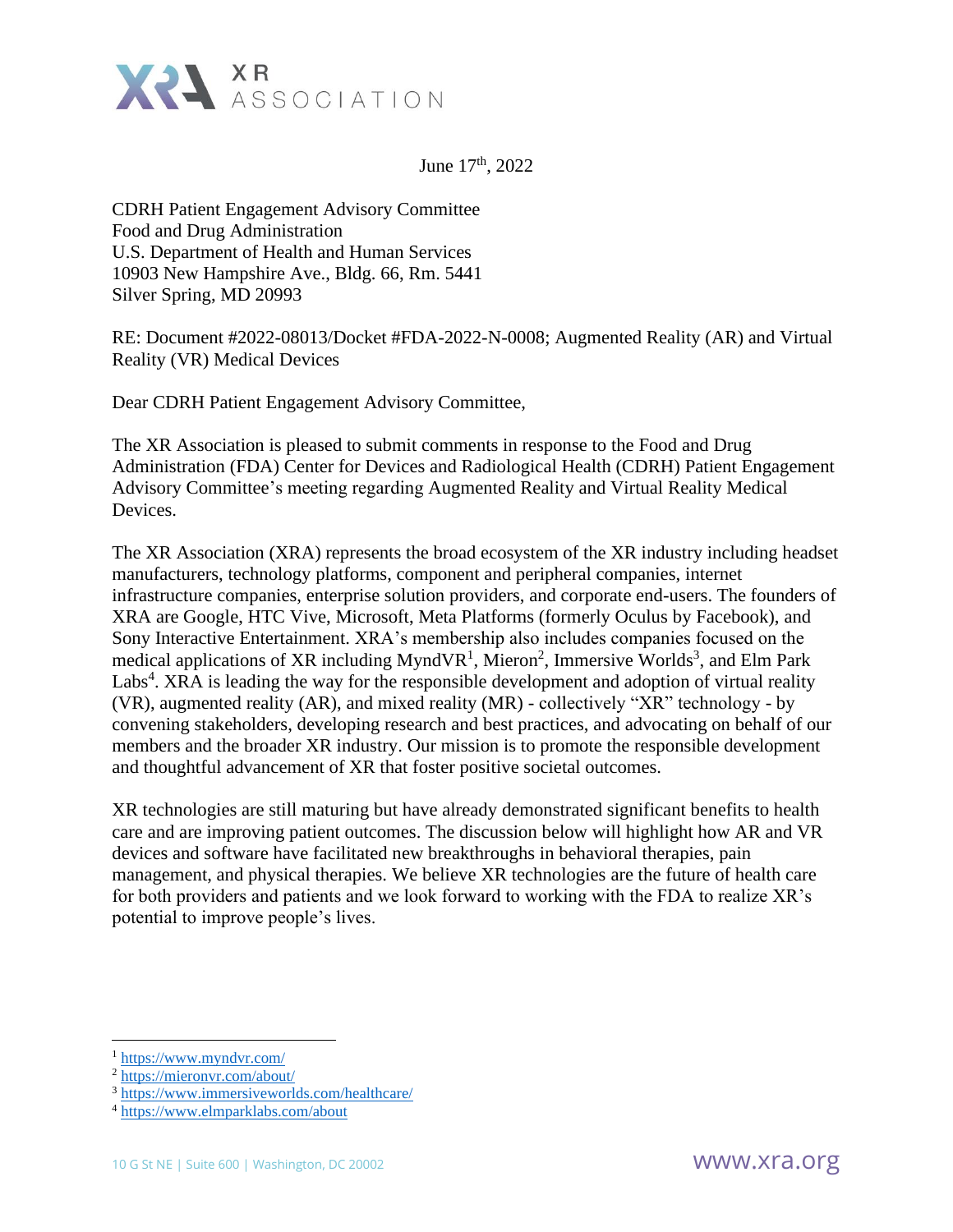

# **1. Benefits of Medical Extended Reality**

Over the past decade, patients, physicians, and health care providers have benefited from new innovations that are specifically intended to be medical extended reality (MXR) technologies. The MXR industry is advancing rapidly and the market for these devices is expected to increase from \$1.5 billion in 2021 to over \$18 billion by 2028.<sup>5</sup> This section will explore the latest applications for AR/VR devices to highlight the unique benefits of MXR for patients. It should be noted, however, that while XR holds remarkable promise for health care – particularly in the realm of patient therapeutics - many of the AR/VR devices used in healthcare settings are manufactured as general purpose devices and are not intended to be medical devices. The intended purpose of XR devices and software should be an important factor in the FDA's work on MXR. Regulators should consider the differences between general purpose HMDs and software programs and those that are specifically developed for medical interventions.

*Mental health*: Virtual reality-assisted cognitive behavioral therapy (VRCBT) has been used to successfully treat patients with anxiety. Exposure therapy, where the patient is exposed to the source of their anxiety, is a fundamental aspect of cognitive behavioral therapy (CBT). However, there can be a number of safety and logistical challenges in exposing patients to the source of their fear in reality (e.g., if a patient has a fear of flying or of heights it can be challenging to identify an appropriate therapeutic environment). With MXR, therapists can develop naturalfeeling VR experiences that are calibrated to a patient's specific stage of treatment. The virtual environment can also be programmed to evolve alongside the patient's condition and recovery, giving doctors greater control and precision over their patient's CBT treatment.

Some studies have found that VR treatment for anxiety disorders can also be more effective than standard CBT.<sup>6</sup> Recent innovations have demonstrated success in the delivery of automated VRCBT where a virtual therapist guides the patient through treatment.<sup>7</sup> One study of over 300 patients used VRCBT to treat everyday social anxieties common with agoraphobia (e.g. taking public transit or going to a store) and found that automated VRCBT "led to significant reductions in anxious avoidance of, and distress in, everyday situations compared with usual care alone."<sup>8</sup> Automated VRCBT could help increase patients' access to psychological treatment as these programs are more easily scalable.

<sup>5</sup> *Augmented and Virtual Reality in Healthcare Market to Reach USD 18.7 Billion by 2028*, Globe Newswire, January 2022, available at [https://www.globenewswire.com/news-release/2022/01/11/2364598/0/en/Augmented](https://www.globenewswire.com/news-release/2022/01/11/2364598/0/en/Augmented-and-Virtual-Reality-in-Healthcare-Market-to-Reach-USD-18-7-Billion-by-2028-Powered-by-Increased-Investment-in-the-Healthcare-AR-and-VR-Vantage-Market-Research.html)[and-Virtual-Reality-in-Healthcare-Market-to-Reach-USD-18-7-Billion-by-2028-Powered-by-Increased-Investment](https://www.globenewswire.com/news-release/2022/01/11/2364598/0/en/Augmented-and-Virtual-Reality-in-Healthcare-Market-to-Reach-USD-18-7-Billion-by-2028-Powered-by-Increased-Investment-in-the-Healthcare-AR-and-VR-Vantage-Market-Research.html)[in-the-Healthcare-AR-and-VR-Vantage-Market-Research.html](https://www.globenewswire.com/news-release/2022/01/11/2364598/0/en/Augmented-and-Virtual-Reality-in-Healthcare-Market-to-Reach-USD-18-7-Billion-by-2028-Powered-by-Increased-Investment-in-the-Healthcare-AR-and-VR-Vantage-Market-Research.html) 

<sup>6</sup> *Virtual reality compared with in vivo exposure in the treatment of social anxiety disorder: A three-arm randomised controlled trial*, Bouchard, S., Dumoulin, S., Robillard, G., Guitard, T., Klinger, É, Forget, H., et al, British Journal of Psychiatry Vol. 210 Issue 4 (2018), available at [https://www.cambridge.org/core/journals/the-british-journal-of](https://www.cambridge.org/core/journals/the-british-journal-of-psychiatry/article/virtual-reality-compared-with-in-vivo-exposure-in-the-treatment-of-social-anxiety-disorder-a-threearm-randomised-controlled-trial/D541B09E2FF234FA82A7001AB44E3989)[psychiatry/article/virtual-reality-compared-with-in-vivo-exposure-in-the-treatment-of-social-anxiety-disorder-a](https://www.cambridge.org/core/journals/the-british-journal-of-psychiatry/article/virtual-reality-compared-with-in-vivo-exposure-in-the-treatment-of-social-anxiety-disorder-a-threearm-randomised-controlled-trial/D541B09E2FF234FA82A7001AB44E3989)[threearm-randomised-controlled-trial/D541B09E2FF234FA82A7001AB44E3989](https://www.cambridge.org/core/journals/the-british-journal-of-psychiatry/article/virtual-reality-compared-with-in-vivo-exposure-in-the-treatment-of-social-anxiety-disorder-a-threearm-randomised-controlled-trial/D541B09E2FF234FA82A7001AB44E3989)

<sup>7</sup> *Inside the Effort to Expand Virtual Reality Treatments for Mental Health*, McElvery, Raleigh, Smithsonian Magazine (2022), available at [https://www.smithsonianmag.com/science-nature/inside-the-effort-to-expand-virtual](https://www.smithsonianmag.com/science-nature/inside-the-effort-to-expand-virtual-reality-treatments-for-mental-health-180979995/)[reality-treatments-for-mental-health-180979995/](https://www.smithsonianmag.com/science-nature/inside-the-effort-to-expand-virtual-reality-treatments-for-mental-health-180979995/)

<sup>8</sup> *Automated virtual reality therapy to treat agoraphobic avoidance and distress in patients with psychosis* (gameChange), Freeman, Daniel, Lambe, Sinead, Kabir, Thomas, Petit, Ariane, Rosebrock Laina, Yu, Ly-Mtt et al, The Lancet Vol. 9 Issue 5 (2022), available at [https://doi.org/10.1016/S2215-0366\(22\)00060-8](https://doi.org/10.1016/S2215-0366(22)00060-8)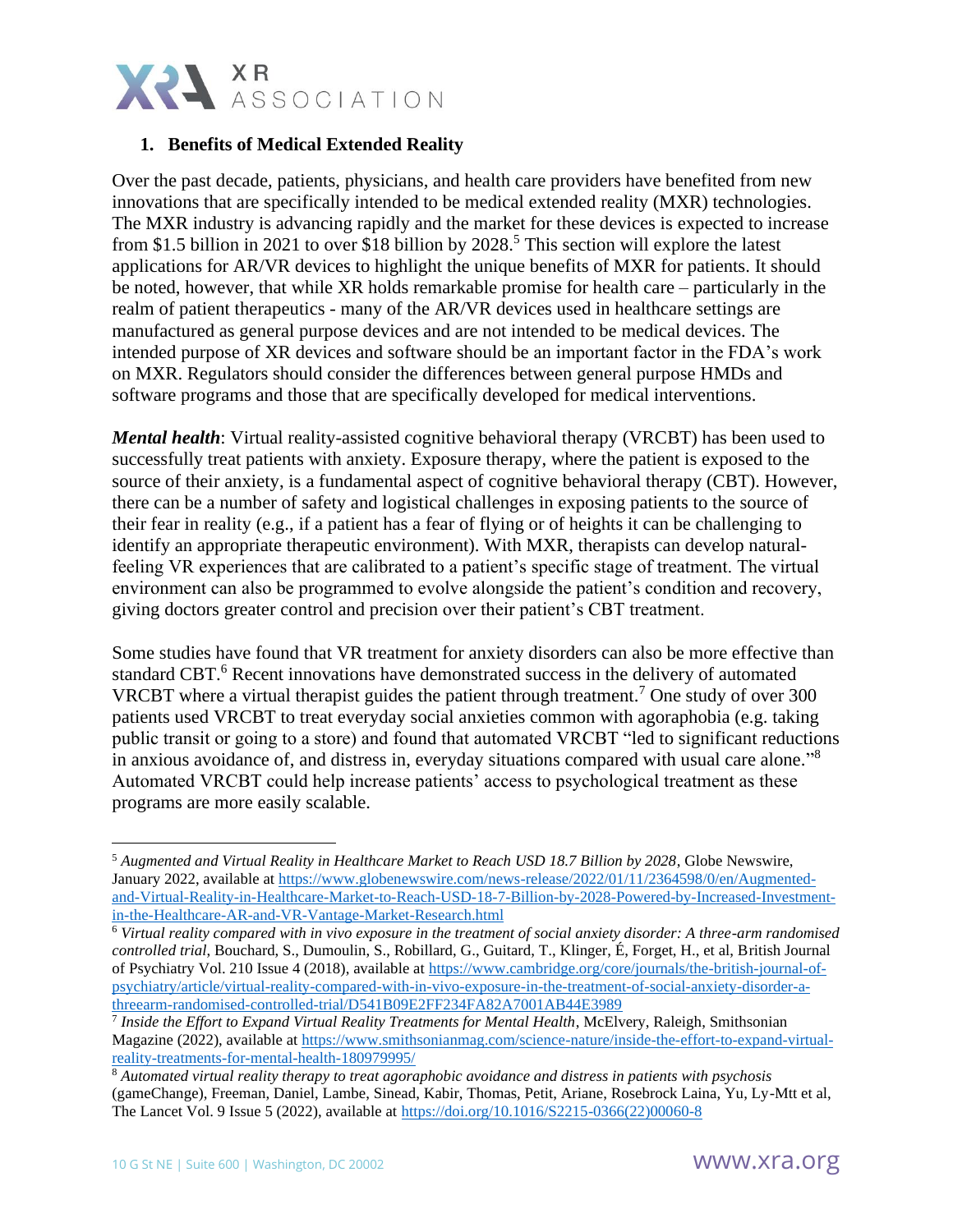

For patients, one of the main benefits of VR cognitive therapy is that there is greater flexibility with VRCBT than with traditional treatment. For example, with traditional CBT grading exposure a patient with agoraphobia may have to go to a crowded marketplace with their therapist in order to face their fear, potentially exposing the patient to an awkward situation and risking their medical privacy. With VRCBT, treatment can be administered in a comfortable environment such as the therapist's office or a patient's home which is more conducive to recovery. One meta-analysis confirmed that VRCBT produces similar therapeutic effects as standard cognitive behavioral therapy, but the potential for remote treatment had the added benefit of convenience and timeliness for the patient.<sup>9</sup>

One patient population that has greatly benefited from VRCBT is veterans. Between 11-20% of veterans who served in Operations Iraqi Freedom, Enduring Freedom, and Desert Storm have post-traumatic stress disorder (PTSD), while up to 30% of veterans who served in Vietnam are estimated to have had PTSD.<sup>10</sup> In a study funded by the Office of Naval Research, the Virtual Reality Medical Center and Naval Medical Center San Diego studied the used of Virtual Reality Graded Exposure Therapy (VR-GET) and found a "significant reduction of symptoms" for veterans diagnosed with PTSD post-combat deployments.<sup>11</sup> More recently, the U.S. Departments of Defense and Veterans Affairs published a study testing VR-GET on two combat veterans who were diagnosed with PTSD but did not receive treatment in the initial years following their deployment. At the end of the 14-month treatment course both patients had resolved their symptoms. Following their treatment, the veterans said they wished they had access to VR-GET either prior to or during combat deployments.<sup>12</sup>

A recent meta-analysis found that patient outcomes with VRCBT outperformed that of waitlist control groups and that VR treatment for PTSD was at least as effective as other psychotherapies.<sup>13</sup> Another study demonstrated that multi-modular motion-assisted memory desensitization and reconsolidation (3MDR) treatment, which combines VR cognitive therapy

<sup>9</sup> *Virtual Reality-Assisted Cognitive Behavioral Therapy for Anxiety Disorders: A Systematic Review and Meta-Analysis*, Wu Jinlong, Sun Yi, Zhang Gongwei, Zhou Zhenhui, Ren Zhanbing, Frontiers in Psychiatry Vol. 12 (2021), available at<https://www.frontiersin.org/article/10.3389/fpsyt.2021.575094>

<sup>&</sup>lt;sup>10</sup> *National Center for PTSD*, U.S. Department of Veterans Affairs, available at [https://www.ptsd.va.gov/understand/common/common\\_veterans.asp](https://www.ptsd.va.gov/understand/common/common_veterans.asp)

<sup>11</sup> *Reality graded exposure therapy with physiological monitoring for the treatment of combat related post traumatic stress disorder: a pilot study,* Wood DP, Webb-Murphy J, McLay RN, et al., Stud Health Technol Inform (2011); available at<https://pubmed.ncbi.nlm.nih.gov/21335883/>

<sup>12</sup> *Combat-Related Post-traumatic Stress Disorder: A Case Report of Virtual Reality Graded Exposure Therapy With Physiological Monitoring in a U.S. Navy Officer and a U.S. Army Officer*, Wood, D. P., Roy, M. J., Wiederhold, B. K., & Wiederhold, M. D., Cureus, Vol. 13 Issue 11 (2021), available at <https://doi.org/10.7759/cureus.19604>

<sup>13</sup> *Efficacy of immersive PTSD treatments: A systematic review of virtual and augmented reality exposure therapy and a meta-analysis of virtual reality exposure therapy*, V. Eshuis, M.J. van Gelderen, M. van Zuiden, M.J. Nijdam, E. Vermetten, M. Olff, A. Bakker, Journal of Psychiatric Research Vol. 143 (2021), available at <https://www.sciencedirect.com/science/article/pii/S002239562031089X>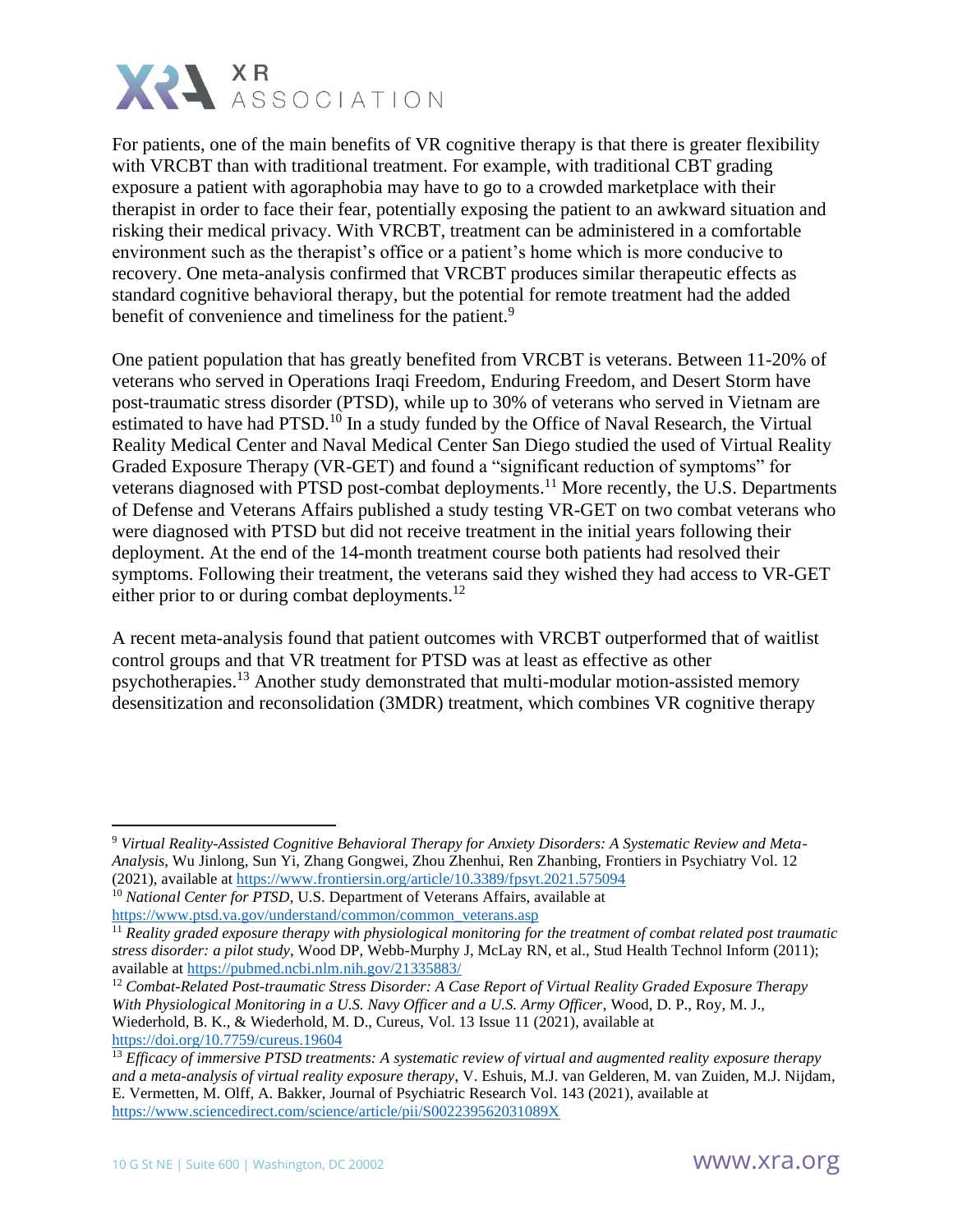

and eye movement desensitization and reprocessing (EMDR), "reduced symptoms in male military veterans with treatment-resistant PTSD."<sup>14</sup>

MXR has also been used to treat anxiety in pre-surgical patients. Preoperative stress and anxiety can be associated with postoperative challenges such as increased pain, nausea, and longer recovery times. Based upon the success of using VR therapy for anxiety-based disorders, physicians have increasingly turned to virtual reality to help calm patients and educate them regarding their surgical procedures. For instance, Stanford Medicine uses VR to educate patients undergoing complex and lengthy surgeries to reduce nervousness.<sup>15</sup> One study of over 100 female patients undergoing gynecological surgery found that a 10-minute preoperative VR intervention resulted in decreased Hospital Anxiety and Depression Scale (HADS) depression scores and 82% of the subjects reported the treatment as 'Good' or "Excellent'.<sup>16</sup> VR has been shown to be especially impactful in reducing anxiety for children in healthcare settings. In one example, Microsoft's HoloLens was used to educate a thirteen-year-old female patient about her complex heart surgery to reduce her pre-surgical anxiety.<sup>17</sup>

Furthermore, XR has been used to reduce anxiety and distract patients during intravenous procedures. VR Vaccine is a virtual experience where a child "becomes a hero, and the vaccine shot a shield that helps her defend the realm against an enemy invasion."<sup>18</sup> The program was successfully used to reduce fear and nervousness in children receiving vaccinations. The potential of this form of treatment has been reinforced by clinical research. One study examined the potential to use VR to reduce pain and fear in children receiving injections in the emergency room. This study of over 100 young patients found that pain and fear scores were significantly lower in children that used VR versus those that received a routine injection.<sup>19</sup>

VR treatment may also be used to help combat depression and improve overall mood in patients.<sup>20</sup> One researcher examined over 400 patients that participated in 30-60 minutes of recreational use of VR. In this thesis study, patients overwhelmingly self-reported increases in positive emotions (e.g. excitement, enthusiasm, alertness, interest) and decreases in negative

<sup>18</sup> *VR Vaccine* (2017), available at<https://lobo.cx/vaccine/>

<sup>14</sup> *Randomized controlled trial of multi-modular motion-assisted memory desensitization and reconsolidation (3MDR)for male military veterans with treatment-resistant post-traumatic stress disorder*, Bisson JI, van Deursen R, Hannigan B, Kitchiner N, Barawi K, JonesK, et al, Acta Psychiatrica Scandinavica Vol. 142 (2020), available at <https://onlinelibrary.wiley.com/doi/epdf/10.1111/acps.13200?src=getftr>

<sup>15</sup>*Virtual reality system helps surgeons, reassures patients*, Stanford Medical Center Development, available at <https://medicalgiving.stanford.edu/news/virtual-reality-system-helps-surgeons-reassures-patients.html>

<sup>16</sup> *The use of pre-operative virtual reality to reduce anxiety in women undergoing gynecological surgeries: a prospective cohort study*, Chan, J.J.I., Yeam, C.T., Kee, H.M. et al., BMC Anesthesiology Vol. 20 Article 261 (2020), available at<https://bmcanesthesiol.biomedcentral.com/articles/10.1186/s12871-020-01177-6>

<sup>&</sup>lt;sup>17</sup> How HoloMedicine® was used to educate and comfort a pediatric patient prior to a heart surgery, apoQlar YouTube (2021), available at<https://www.youtube.com/watch?v=RxkAYNkdGVI&t=5s>

<sup>&</sup>lt;sup>19</sup> Distraction using virtual reality for children during intravenous injections in an emergency department: A randomised trial, Chen YJ, Cheng SF, Lee PC, Lai CH, Hou IC, Chen CW, Journal of Clinical Nursing Vol. 29 Issue 3-4 (2019), available at<https://onlinelibrary.wiley.com/doi/10.1111/jocn.15088>

<sup>&</sup>lt;sup>20</sup> How gaming on the Oculus Quest can help people overcome depression, Robinson Noah, Medium (2021), available at [https://psychnoah.medium.com/how-gaming-on-the-oculus-quest-can-help-people-overcome](https://psychnoah.medium.com/how-gaming-on-the-oculus-quest-can-help-people-overcome-depression-d8f25b7fc1aa)[depression-d8f25b7fc1aa](https://psychnoah.medium.com/how-gaming-on-the-oculus-quest-can-help-people-overcome-depression-d8f25b7fc1aa)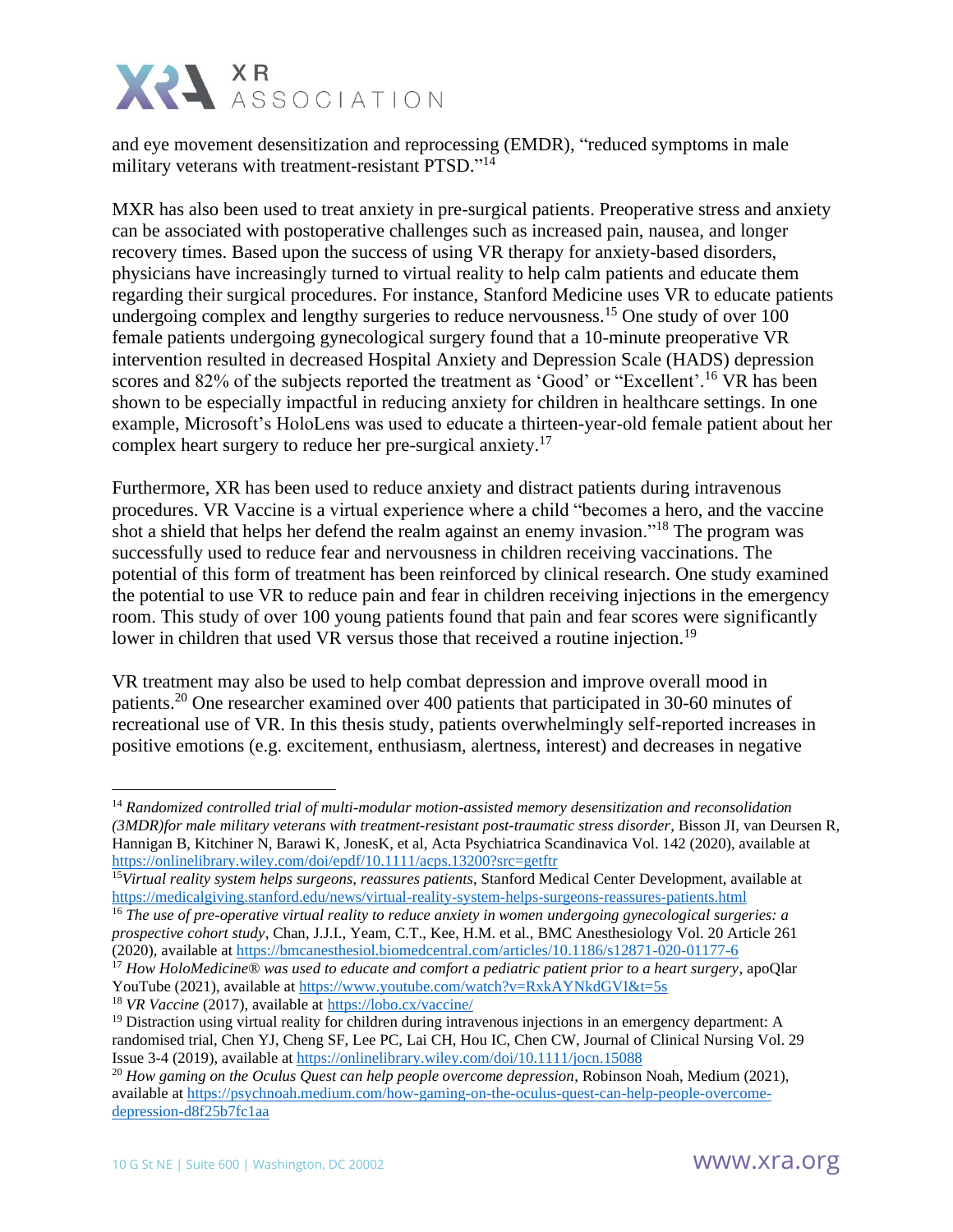

emotions (e.g. distress, scared, irritable, ashamed).<sup>21</sup> While additional clinical research is needed, these initial findings demonstrate another unique benefit of XR technologies for improving patients' mental health.

Eating disorders, which can be some of the most challenging mental illnesses to treat, have also seen improvement with the use of MXR. Physicians can use VR to expose patients to food or their own body image in a realistic, controlled format.<sup>22</sup> One meta-analysis examining the use of VR treatment for patients with anorexia nervosa, bulimia nervosa, and binge eating noted that many patients showed "increased motivation for change" and demonstrated less regression between sessions.<sup>23</sup> In sum, VR exposure therapy has been shown to produce better patient outcomes for individuals struggling with eating disorders than traditional treatment.<sup>24</sup>

*Dementia and cognitive decline:* Studies show that VR can effectively treat patients suffering cognitive decline as well as seniors living with advanced dementia like Alzheimer's disease and Huntington's disease by helping them recall old memories that were otherwise unattainable due to illness or inaccessibility. VR reminiscence therapy, where a senior patient is immersed in a familiar environment from their past, is increasingly used and has been shown to improve mood, reduce levels of anxiety, depression, confusion and hostility, and improve patients' quality of life.<sup>2526</sup> Elderly patients receiving this treatment can access a variety of experiences, such as traveling around the world, or even use programs specifically tailored to their life like visiting their childhood home or attending their grandson's wedding.<sup>27</sup>

VR reminiscence therapy can also be used to bring together an elderly patient's loved ones who may live far away. XRA member companies, MyndVR and HTC have partnered on MyndConnect, which is specifically designed to support social engagement for the elderly community.<sup>28</sup> One study found "strong evidence" that patients using VR to interact with family were more "conversationally and behaviorally" active, demonstrating the power of VR to

<sup>&</sup>lt;sup>21</sup> *Using Virtual Reality to Regulate Affect for Patients with Substance Use Disorder*, Robinson Noah, Graduate School of Vanderbilt University (2019), available at

<https://ir.vanderbilt.edu/bitstream/handle/1803/14319/Robinson,Noah.pdf?sequence=1>

<sup>&</sup>lt;sup>22</sup> Virtual reality in the treatment of eating disorders, Riva G, Malighetti C, Serino S., Clinical Psychology & Psychotherapy Vol 28 Issue 3 (2021), available at<https://doi.org/10.1002/cpp.2622>

<sup>&</sup>lt;sup>23</sup> The Use of Virtual Reality in Patients with Eating Disorders: Systematic Review, Clus D, Larsen ME, Lemey C, Berrouiguet S, Journal of Medical Internet research Vol. 20 No. 4 (2018), available at <https://www.jmir.org/2018/4/e157/>

<sup>24</sup> *Virtual reality in the treatment of eating disorders*, Riva G, Malighetti C, Serino S., Clinical Psychology & Psychotherapy Vol 28 Issue 3 (2021), available at<https://doi.org/10.1002/cpp.2622>

<sup>25</sup> *Reminiscence therapy using virtual reality technology affects cognitive function and morale of elderly with dementia*, Tominari, Maho et al, Alzheimers & Dementia Vol. 16 Issue S7 (2020), available at <https://doi.org/10.1002/alz.047538>

<sup>&</sup>lt;sup>26</sup> *Impact of Virtual Reality (VR) Experience on Older Adults' Well-Being*, Lin Charles X, Lee Chaiwoo et al, Human Aspects of IT for the Aged Population (2018), available a[t https://www.springerprofessional.de/en/building](https://www.springerprofessional.de/en/building-an-ontology-for-eldercare-service-in-china-with-a-hiera/15929672)[an-ontology-for-eldercare-service-in-china-with-a-hiera/15929672](https://www.springerprofessional.de/en/building-an-ontology-for-eldercare-service-in-china-with-a-hiera/15929672)

<sup>&</sup>lt;sup>27</sup> *V.R. 'Reminiscence Therapy' Lets Seniors Relive the Past, Fuchs, Matt, New York Times (2022), available at* <https://www.nytimes.com/2022/05/06/well/mind/virtual-reality-therapy-seniors.html?referringSource=articleShare>

<sup>28</sup> *MyndVR and HTC VIVE Partner up to Overcome Isolation in the Senior Care Metaverse with MyndConnect™,* MyndVR (2022), available at [https://www.myndvr.com/single-post/myndvr-and-htc-vive-partner-up-to-overcome](https://www.myndvr.com/single-post/myndvr-and-htc-vive-partner-up-to-overcome-isolation-in-the-senior-care-metaverse-with-myndconnect)[isolation-in-the-senior-care-metaverse-with-myndconnect](https://www.myndvr.com/single-post/myndvr-and-htc-vive-partner-up-to-overcome-isolation-in-the-senior-care-metaverse-with-myndconnect)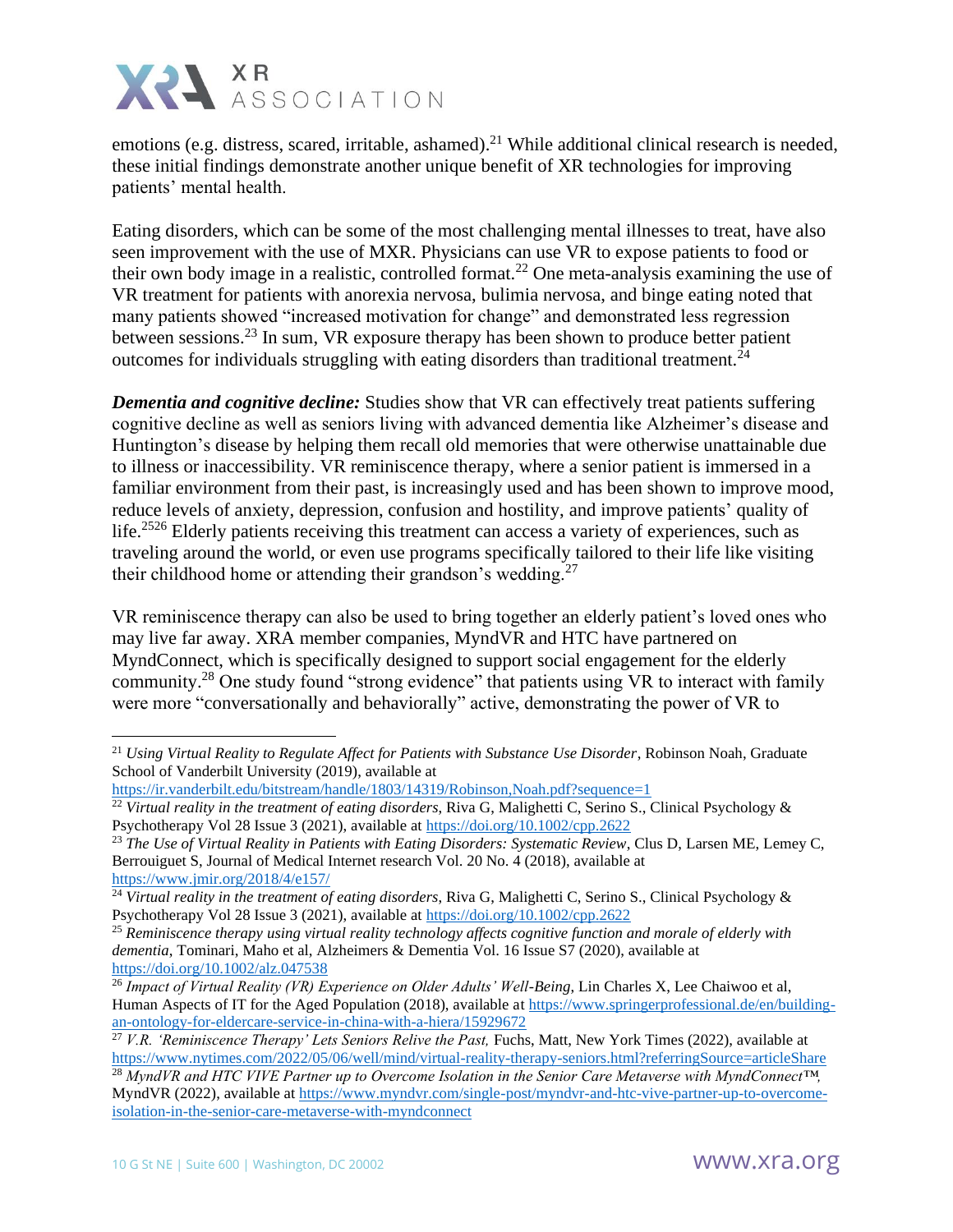

enhance the social relationships of elderly patients with cognitive impairment.<sup>29</sup> In this study, the patients were more engaged with their family members compared to telephone calls, suggesting improved quality of life for the patients and benefits for the patient's family and friends as well.

One review published in the Journal of Alzheimer's Disease assessed existing studies on the benefits of VR for people living with Alzheimer's when coupled with the use of contemporary neurodegeneration models and screening methods. The review found that VR is emerging as a viable method not only of therapy but also of diagnosis.<sup>30</sup> Given the prevailing emphasis on early diagnosis, cognitive-behavioral paradigms developed to target neuroanatomical sites compromised early in Alzheimer's disease are vital. Such assessments have been overlooked in the past, potentially owing to difficulty in application and replication. VR paradigms overcome these limitations. $31$ 

Another neurodegenerative disease treatment that has seen promise with MXR is Parkinson's Disease (PD). A study published in the Journal of Personalized Medicine tested the use of VR and motor imagery training against standard therapy for patients between the ages of 50 and 80. The research revealed that patients who received the VR treatment showed "significant improvements in resting tremors, rigidity, gait, posture, body bradykinesia, arising from a chair, and rapid alternating movements" compared with individuals in the control group that received traditional care.<sup>32</sup> The findings suggest that VR may be more effective in treating adults with PD than routine therapy.

*Pain management*: XR experiences have been found to substantially reduce pain in patients, demonstrating two unique benefits of AR/VR devices. First, the feeling of embodiment generated by VR devices, and the feeling of immersion in a digital world, helps to better distract patients from their pain, providing relief. Second, and perhaps more significantly, VR treatment overloads the brain with positive stimuli which helps to block pain signals from ever reaching the brain. These unique benefits of XR experiences suggest AR/VR devices could be a viable non-pharmacological supplement for traditional pain management.<sup>33</sup> Physicians have been exploring virtual reality technologies as an alternative to pain relieving prescriptions, including

<sup>29</sup> *Testing the Feasibility of Virtual Reality With Older Adults With Cognitive Impairments and Their Family Members Who Live at a Distance*, Afifi, Tamara PhD, Collins, Nancy L. PhD., et al, Innovation in Aging Vol 5 Issue 2 (2021), available a[t https://doi.org/10.1093/geroni/igab014](https://doi.org/10.1093/geroni/igab014)

<sup>30</sup> *Use of Immersive Virtual Reality in the Assessment and Treatment of Alzheimer's Disease: A Systematic Review*, Clay F, Howett D, FitzGerald J, Fletcher P, Chan D, Price A., Journal of Alzheimer's Disease Vol. 75 (2020), available at<https://www.ncbi.nlm.nih.gov/pmc/articles/PMC7306888/> <sup>31</sup> *ibid*

*<sup>32</sup> A Randomized Controlled Trial of Motor Imagery Combined with Virtual Reality Techniques in Patients with Parkinson's Disease, Kashif, Muhammad, Ashfaq Ahmad, Muhammad A.M. Bandpei, Hafiza A. Syed, Ali Raza, and Vishal Sana, Journal of Personalized Medicine Vol. 12 No. 3 (2022), available at [https://www.mdpi.com/2075-](https://www.mdpi.com/2075-4426/12/3/450#cite) [4426/12/3/450#cite](https://www.mdpi.com/2075-4426/12/3/450#cite)*

<sup>&</sup>lt;sup>33</sup> Interacting with virtual objects via embodied avatar hands reduces pain intensity and diverts attention, Hoffman, Hunter G., Sci Rep 11, 10672 (2021), available at<https://doi.org/10.1038/s41598-021-89526-4>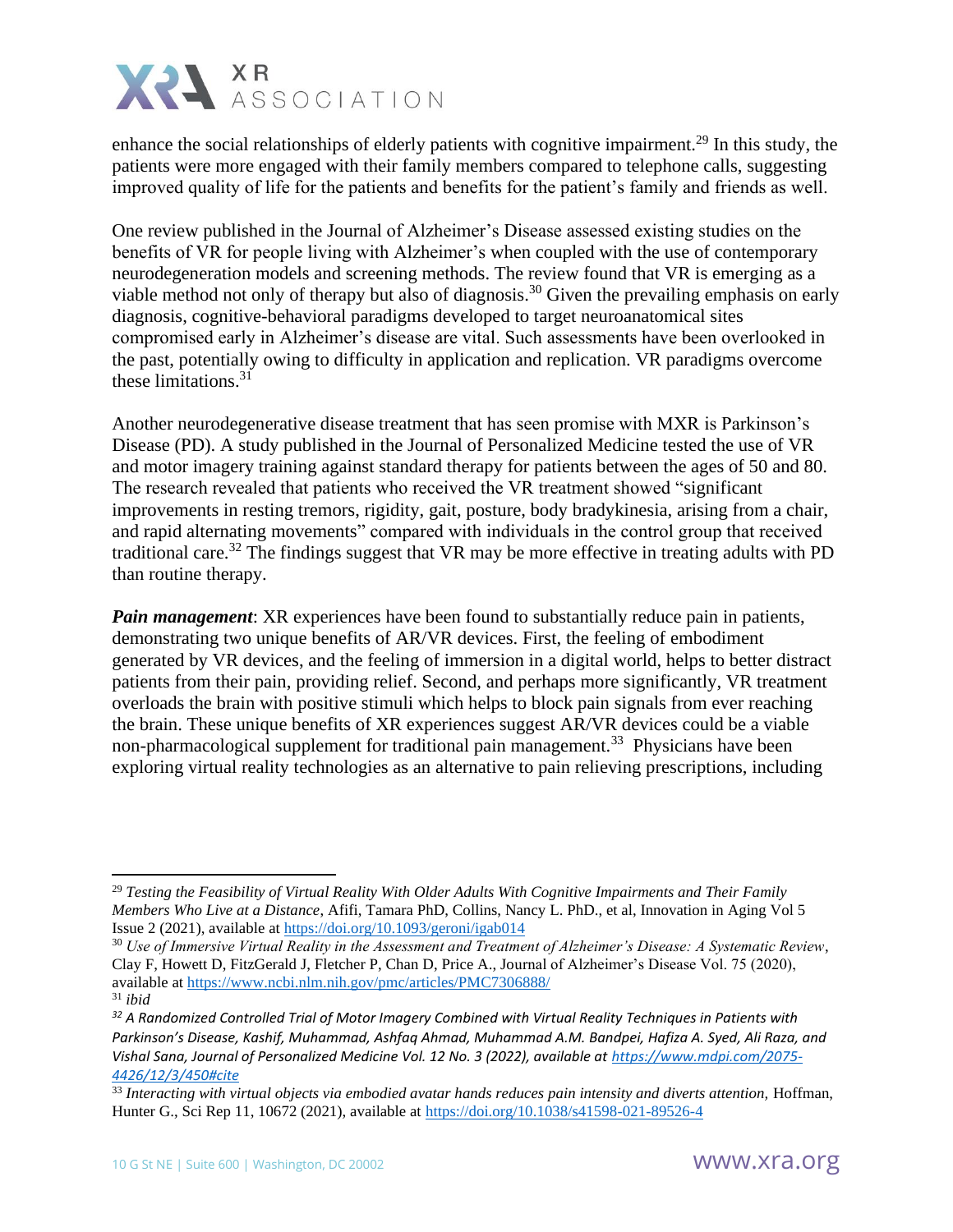

opioids.<sup>34</sup> Identifying alternatives to pharmacological pain management is an imperative as the United States continues to face an opioid crisis.<sup>35</sup>

A U.S. Department of Veterans Affairs study published in 2021 tested VR pain management on veterans experiencing acute or chronic pain. Researchers found that VR treatment resulted in a 12% decrease in pain levels.<sup>36</sup> Furthermore, the researchers discovered that "the VR experience" was also an enjoyable experience for our patients, with varying levels of enthusiasm described, and minimal or no side effects […] Veterans were found to have an increased willingness to explore other non-pharmacological interventions for pain and anxiety." These findings suggest MXR has the additional benefit of opening-up patients to new possible interventions to manage pain.

Another area where VR has successfully been used to manage pain is with phantom limb pain (PLP). Phantom limb pain can be sporadic and unpredictable, making it more challenging to treat than other common chronic pain conditions. Given that veterans are a high-risk population for limb amputation and subsequent PLP, the Veterans Affairs Office of Research and Development funded a project to examine the use of VR treatment for PLP.<sup>37</sup> The study tested three different VR environments that included the use of a bicycle pedaler. The researchers found statistically significant reductions in phantom limb pain intensity. The study also demonstrated that VR treatment could reduce unpleasant phantom limb sensations which cannot be treated through traditional interventions but remain bothersome to patients.

One emerging area of study is whether virtual reality can serve as an adjunct to anesthesia to reduce patient pain and anxiety pre-surgery.<sup>38</sup> General anesthesia can trigger negative side effects such as upper airway obstruction, which has led to the usage of regional anesthesia for certain ambulatory surgeries. In these instances where peripheral nerve blockers are used, patients remain conscious which exposes them to the surgical environment which may be distressing and result in poorer postoperative health outcomes. One observational study investigated 100 patients undergoing upper limb orthopedic surgery under regional anesthesia, half of which received intraoperative VR distraction protocol. Researchers found that patients that received VR treatment reported significantly higher postoperative satisfaction scores, a

<sup>34</sup> *Virtual Reality for Pain Management in New York: An Alternative to Opioids*, Miranda Felde, MHA, CPHRM, Vice

President, Patient Safety and Risk Management, the Doctors Company, December 2018, available at [https://www.thedoctors.com/articles/virtual-reality-for-pain-management-in-new-york-an-alternative-to-opioids/#](https://www.thedoctors.com/articles/virtual-reality-for-pain-management-in-new-york-an-alternative-to-opioids/) <sup>35</sup> *Issue brief: Nation's drug-related overdose and*

*death epidemic continues to worsen*, American Medica Association (2022), available at [https://www.ama](https://www.ama-assn.org/system/files/issue-brief-increases-in-opioid-related-overdose.pdf)[assn.org/system/files/issue-brief-increases-in-opioid-related-overdose.pdf](https://www.ama-assn.org/system/files/issue-brief-increases-in-opioid-related-overdose.pdf)

<sup>&</sup>lt;sup>36</sup> *Effect of Immersive Virtual Reality on Pain and Anxiety at a Veterans Affairs Health Care Facility*, Rawlins Caitlin R., Veigulis Zachary, Hebert Catherine, Curtin Catherine, Osborne Thomas F., Frontiers in Virtual Reality 2 (2021), available at<https://www.frontiersin.org/article/10.3389/frvir.2021.719681>

<sup>37</sup> *A Virtual Reality Intervention for the Treatment of Phantom Limb Pain: Development and Feasibility Results*, Thomas Rutledge, PhD, Deborah Velez, GNP, Colin Depp, PhD, John R McQuaid, PhD, Garland Wong, R Carter W Jones, III, MD, PhD, J Hampton Atkinson, MD, Bosco Giap, Alex Quan, Huan Giap, MD, PhD, Pain Medicine, Vol. 20 Issue 10 (2019) available at<https://doi.org/10.1093/pm/pnz121>

<sup>38</sup> *Virtual reality as an adjunct to anesthesia in the operating room*, Faruki, A., Nguyen, T., Proeschel, S. et al., Trials Vol. 20 Article 782 (2019), available at<https://doi.org/10.1186/s13063-019-3922-2>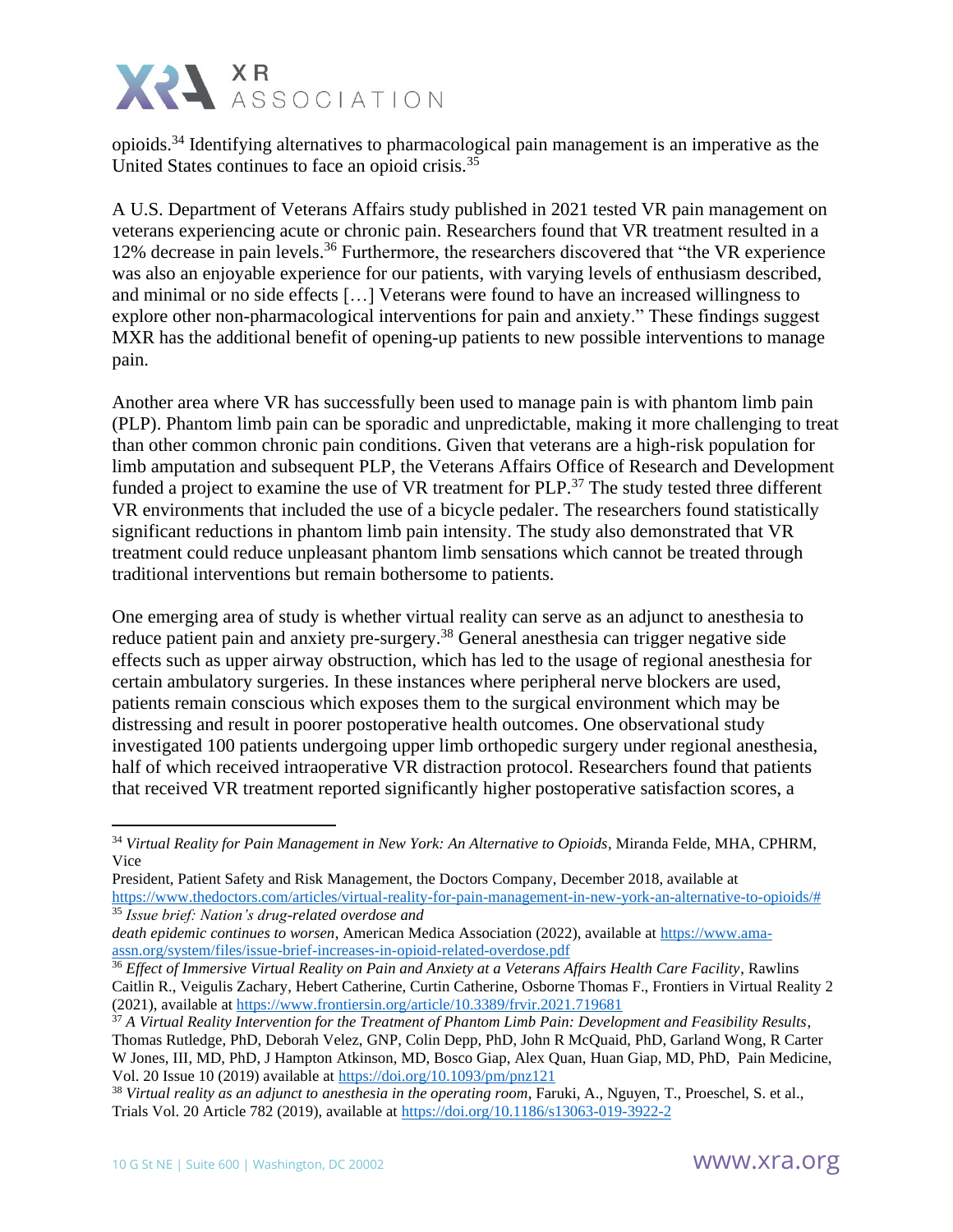

sentiment that remained two months after surgery. The study also reported that VR was "associated with fewer intraoperative hemodynamic changes in blood pressure and heart rate with reduced occurrence of tachycardia episodes."<sup>39</sup>

MXR for pain management in young patients is another promising area of treatment. Although limited, there are several studies demonstrating how XR devices can be used to effectively treat pain in children. Children are especially well suited for AR/VR interventions given they are digital natives and have greater comfort with technology than other age groups. A pilot study of 51 children between the ages of 7 and 21 tested the use of a single VR session for postoperative pain.<sup>40</sup> The study found that the guided relaxation-based VR session reduced pain for patients, suggesting that XR devices should be further researched as a viable alternative to pharmacological medications for postoperative pain in pediatric patients. Another study tested the use of virtual reality compared to a video displayed on a tablet during intravenous insertion for pediatric patients between the ages of 8 and 17 in the emergency department. Patients that received treatment via a VR device reported clinically significant reductions in pain, further highlighting the benefits of VR treatment over other forms of digital therapies.<sup>41</sup>

Additional research is needed to fully understand the effectiveness and secondary impacts of using XR pain management for children. The Interdisciplinary Network on Virtual and Augmented Technologies for Pain (INOVATE-Pain) collaborative was recently established to bring together clinicians, researchers, scientists, and software engineers to build evidence-based support for the use of immersive pain interventions for pediatric patients.<sup>42</sup> Initial reports from this group emphasize the importance of multi-disciplinary collaborations in building greater understanding of how MXR devices can be used to treat children.

*Diabetes:* Immersive technologies have been used to increase patient engagement with diabetes self-management education and support (DSME/S) treatments. Traditional DSME/S often see low patient participation, especially among minority or rural populations. Virtual worlds have been used to create personalized learning experiences and DSME/S treatments for patients with type 2 diabetes. XRA member company ImmersiveWorlds has worked with the Boston Medical Center to create and clinically test new treatment modalities and protocols for patients with type 2 diabetes.<sup>43</sup> One clinical study with over 100 participants found that the "experience of three"

<sup>39</sup> *Virtual Reality for PEripheral Regional Anesthesia (VR-PERLA Study),* Alaterre, Camille et al., Journal of Clinical Medicine Vol. 9,1 (2020), available at<https://www.ncbi.nlm.nih.gov/pmc/articles/PMC7019894/>

<sup>40</sup> *Guided relaxation-based virtual reality transiently reduces acute postoperative pain and anxiety in a pediatric population*, Olbrecht VA, O'Conor KT, Williams SE, Boehmer CO, Marchant GW, Glynn SM, et al., Br Med J (2020), available at<https://www.medrxiv.org/content/10.1101/2020.09.18.20192740v1.full-text>

<sup>41</sup> *Virtual Reality to Reduce Procedural Pain During IV Insertion in the Pediatric Emergency Department: A Pilot Randomized Controlled Trial*, Litwin SP, Nguyen C, Hundert A, Stuart S, Liu D, Maguire B, Matava C, Stinson J. Clinical Journal of Pain Vol.37 Issue 2 (2021), available a[t https://pubmed.ncbi.nlm.nih.gov/33177370/](https://pubmed.ncbi.nlm.nih.gov/33177370/)

<sup>42</sup> *Leveraging Virtual Reality and Augmented Reality to Combat Chronic Pain in Youth: Position Paper From the Interdisciplinary Network on Virtual and Augmented Technologies for Pain Management*, Logan DE, Simons LE, Caruso TJ, Gold JI, Greenleaf W, Griffin A, King CD, Menendez M, Olbrecht VA, Rodriguez S, Silvia M, Stinson JN, Wang E, Williams SE, Wilson L, Journal of Medical Internet Research Vol. 23 No. 4 (2021), available at <https://www.jmir.org/2021/4/e25916>

<sup>43</sup> *Healthcare*, ImmersiveWorlds, available at<https://www.immersiveworlds.com/healthcare/>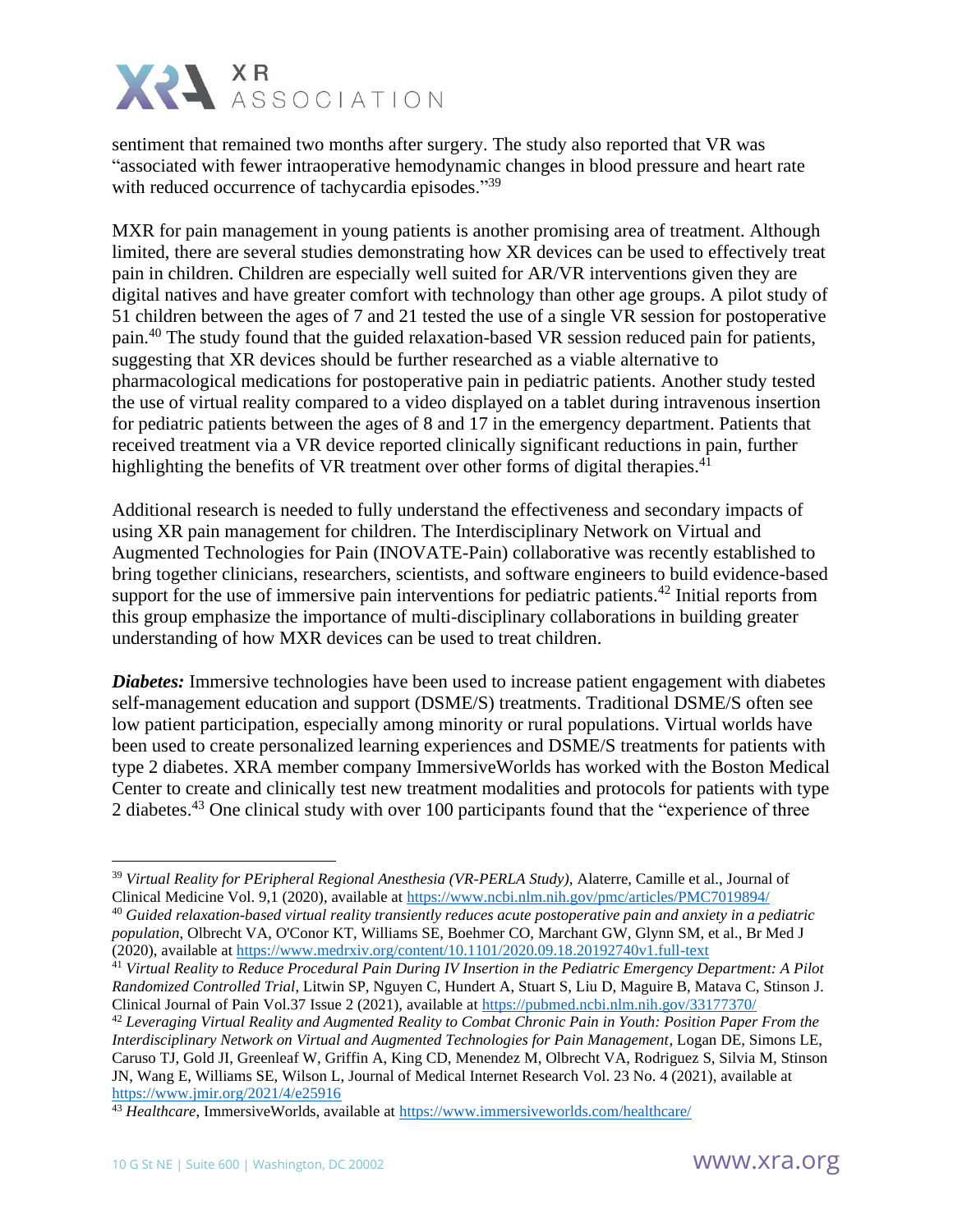

domains of presence (self, physical and social)" contributed to greater engagement with DSME/S programs.<sup>44</sup>

*Physical and occupational therapy:* The use of XR for physical and occupation therapy has grown in recent years and became a critical part of treatment during the pandemic because care could be delivered remotely. During VR occupational therapy (OT) patients can control digital representations of themselves (avatars) to retrain or relearn activities of daily living (ADLs). Treatment can range from playing games to virtually practicing real life skills and activities (e.g. dishwashing, making coffee, brushing teeth, or opening a door). VR occupational therapy can also provide unlimited rooms and experiences for patients to practice ADLs, a major advantage compared to traditional OT which is limited to a singular environment within the therapy room. Physical therapy (PT) treatment in VR can also be more engaging than traditional repetitive PT exercises. For instance, VR physical therapy can be a game where the patient catches butterflies or plays a tennis match. This strengthens upper body movements and improves hand-eye coordination. Other virtual PT treatments can improve balance and strengthen walking through gait training.<sup>45</sup>

A meta-analysis and systematic literature review contends that VR rehabilitation programs are more effective than standard rehab programs due to three unique aspects of VR: excitement, physical fidelity, and cognitive fidelity.<sup>46</sup> Patients often find VR environments novel and more engaging than traditional PT/OT therapy programs, making individuals more motivated to complete their treatment programs. Another benefit of VR therapy is that treatment is often more physically and experientially similar to real life than traditional therapy exercises. Moreover, immersion in virtual environments stimulates several sensory systems, especially sight and hearing, which in addition to strengthening the motor control can also activate and strengthen neurological pathways. XRA member company Elm Park Labs has developed a solution that is currently progressing through FDA evaluation with the goal of approval for commercialized use. The system is designed for human neurological motor sensory, balance and responsiveness within an Immersive Simulation.

Virtual reality-based rehabilitation programs have also become an important part of treatment for nervous system disorders. For example, rehabilitation for cerebral palsy often seeks to correct abnormal posture and movement patterns to support functional use of the upper limbs. XRA member company Mieron provides in-clinic and at-home therapies for patients with cerebral palsy to strengthen gross motor skills and balance. A study examining VR therapy for children with cerebral palsy found that the VR treatment resulted in improved motor and functional development using the Bimanual Fine Motor Function (BFMF) test to measure hand functioning,

<sup>44</sup> *Patient engagement and presence in a virtual world world diabetes self-management education intervention for minority women*, Mitchell S, Bragg A, Gardiner P, De La Cruz B, Laird L. Patient, Patient Education and Counseling Vol 105 Issue 4 (2022), available at<https://doi.org/10.1016/j.pec.2021.06.033>

<sup>45</sup> *Select Rehabilitation and MyndVR Announce Strategic Partnership to Deploy VR Therapy*, MyndVR (2022), available at [https://www.myndvr.com/single-post/select-rehabilitation-and-myndvr-announce-strategic-partnership](https://www.myndvr.com/single-post/select-rehabilitation-and-myndvr-announce-strategic-partnership-to-deploy-vr-therapy)[to-deploy-vr-therapy](https://www.myndvr.com/single-post/select-rehabilitation-and-myndvr-announce-strategic-partnership-to-deploy-vr-therapy)

<sup>46</sup> *A meta-analysis and systematic literature review of virtual reality rehabilitation programs*, Howard, Matt C, Computers in Human Behavior Vol. 70 (2017), available at [https://mattchoward.files.wordpress.com/2015/04/howard\\_chb\\_2017.pdf](https://mattchoward.files.wordpress.com/2015/04/howard_chb_2017.pdf)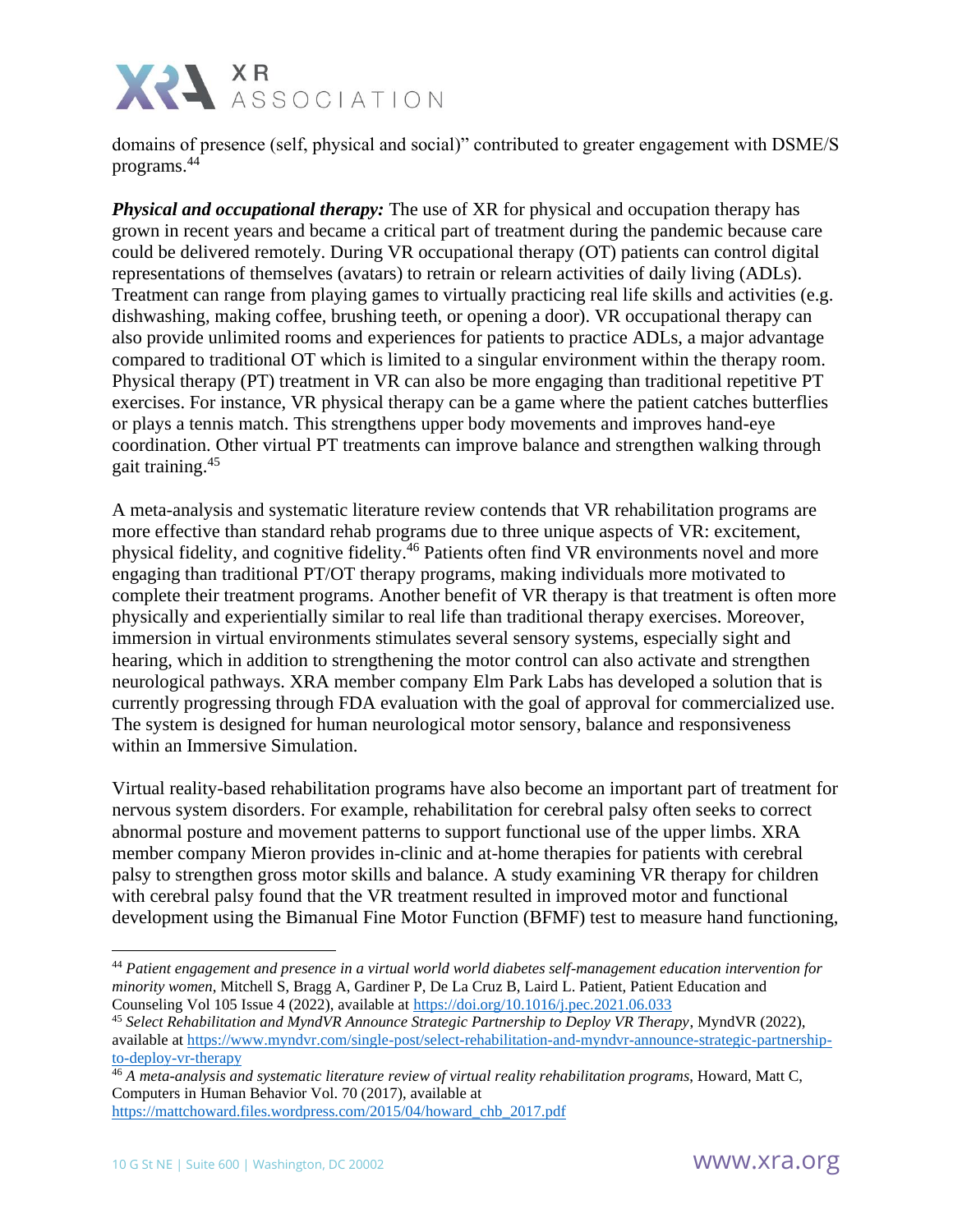

the Gross Motor Function Classification System (GMFCS) to test functional levels, and the Functional Mobility Scale (FMS) to test mobility.<sup>4748</sup> The results suggest that VR treatment could be especially beneficial to pediatric patients with cerebral palsy.

*Stroke recovery and motor rehabilitation:* Patients undergoing treatment for stroke recovery have greatly benefitted from VR treatments. One study highlighted improved walking and increased activation in cortical regions of stroke survivors after virtual reality-enhanced treadmill training and found that cortical recruitment was associated with better walking function.<sup>49</sup> Another study examined the efficacy of multi-user VR environments for rehabilitation of the upper extremities in stroke survivors. In this study, 93% of the patients reported "satisfaction with the amount of arm movement induced." Notably, in this study multiple patients were able to receive treatment remotely in the same VR environment, at the same time. The success of this remote treatment could be greatly beneficial in addressing the shortage of physical and occupational therapists in rural areas where rates of stroke exceed that of urban areas.<sup>50</sup>

The Brazilian Research Institute for Neuroscience and Neurotechnology (BRAINN) published a paper, "Biomechanics Sensor Node for Virtual Reality: A Wearable Device Applied to Gait Recovery for Neurofunctional Rehabilitation," that earned a Best Paper award in the Virtual Reality category at the 20th International Conference on Computational Science and its Applications (ICCSA 2020). The study described in the paper resulted in the development of a wearable device called Biomechanics Sensor Node (BSN) that captures user data and controls virtual environments, as well as a new software solution integrating the BSN with Unity Editor, one of the most widely used game engines and virtual world-building programs. Integration of the wearable with the Unity software means patients undergoing motor rehabilitation can interact with VR environments while the therapist views data for the movements performed during the session. The benefit of this data cannot be underestimated and is cited as "one of the great benefits of V.R. therapy" because the clinician can identify exactly what the "patient accomplished  $\left[\ldots\right]$  and where adjustments are needed."<sup>51</sup>

<sup>47</sup> *Cerebral Palsy Exercises with Virtual Reality*, Mieron VR (2020), available at https://mieronvr.com/blogpost/cerebral-palsy-exercises-with-virtual-reality/

<sup>48</sup> *Effect of virtual reality therapy on functional development in children with cerebral palsy: A single-blind, prospective, randomized-controlled study*, Metin Ökmen, B., Doğan Aslan, M., Nakipoğlu Yüzer, G. F., & Özgirgin, N., Turkish Journal of Physical Medicine and Rehabilitation Vol. 65 Issue 4 (2019), available at <https://doi.org/10.5606/tftrd.2019.2388>

<sup>49</sup> *Cerebral Reorganization in Subacute Stroke Survivors after Virtual Reality-Based Training: A Preliminary Study*, Behavioral Neurology, June 2017, available at<https://www.ncbi.nlm.nih.gov/pmc/articles/PMC5506482/>

<sup>50</sup> *Cerebral Reorganization in Subacute Stroke Survivors after Virtual Reality-Based Training: A Preliminary Study,* Xiao X, Lin Q, Lo WL, et al. Behav Neurol. (2017), available at <https://www.ncbi.nlm.nih.gov/pmc/articles/PMC5506482/>

*Behavioral Neurology*, June 2017, available at https://www.ncbi.nlm.nih.gov/pmc/articles/PMC5506482/ <sup>51</sup> *Meet Virtual Reality, Your New Physical Therapist*, Tugend, Alina, New York Times (2021), available at <https://www.nytimes.com/2021/04/21/health/virtual-reality-therapy.html>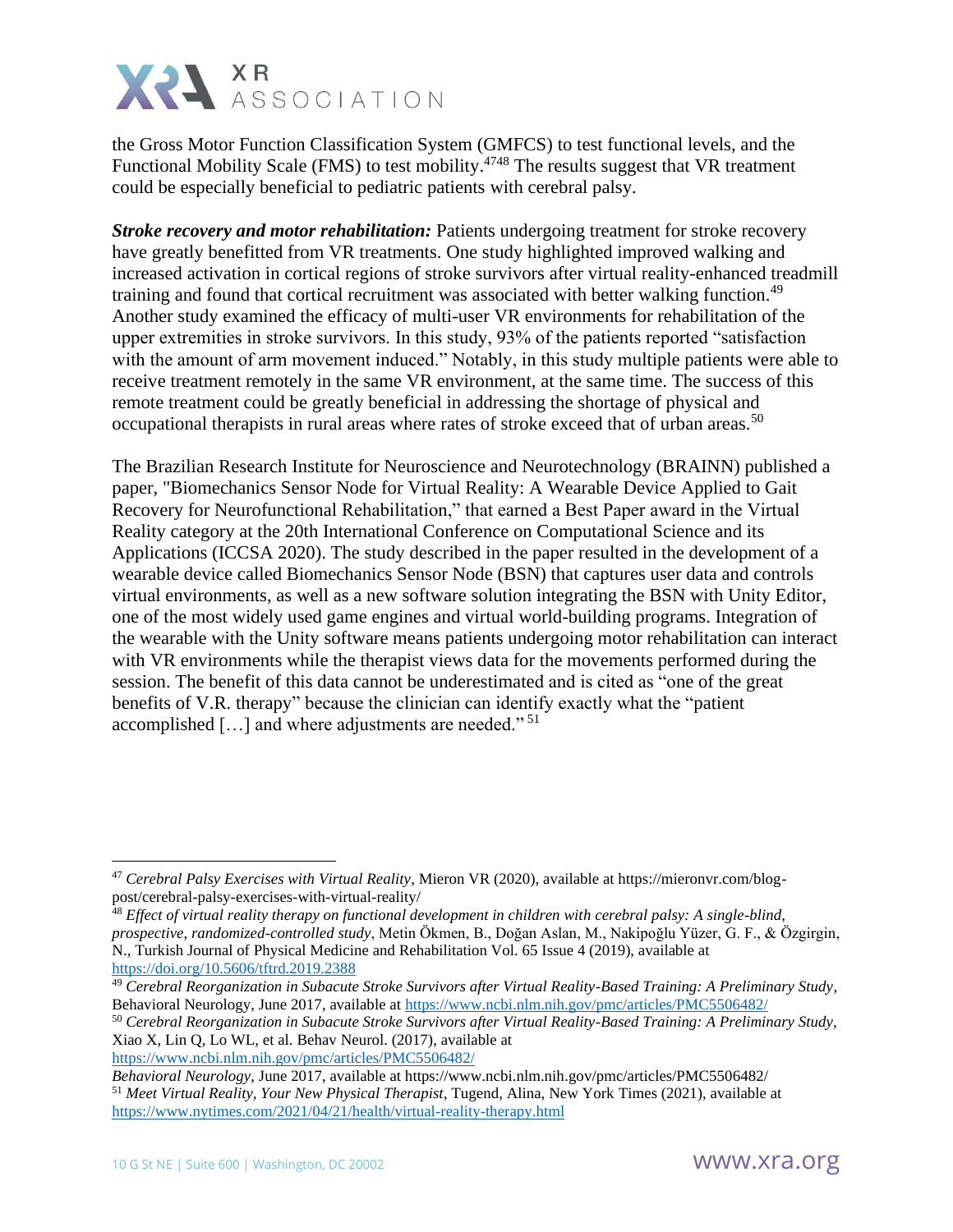

# **2. Advantages of MXR for Patient Care**

Numerous benefits of AR/VR medical devices and treatments have been described throughout this paper. However, from the patient perspective, there are several unique advantages of AR/VR medical devices that merit highlighting again.

*Tailored care:* Augmented reality and virtual reality medical treatments provide the architecture to customize and tailor treatment in ways that are not often available with traditional interventions. This paper discussed how therapists using VRCBT grading exposure can customize VR environments. For example, a clinician treating a patient for fear of flying can determine whether to introduce turbulence into the environment and can carefully control the severity of the turbulence the patient experiences. This allows treatment to better track onto patients' progress and recovery. VR environments can also be customizable to ensure patients feel safe and comfortable during treatment by resembling familiar places or experiences.

These devices also create new health data points for physicians, providing greater insight into the recovery and rehabilitation of a patient. In a healthcare setting, these metrics can allow physicians and care providers to modify experiences and treatment courses as patients progress. In the future, health care providers will be able to receive real-time updates on a patient's condition (e.g. taking a vision test at home using an AR/VR device). Real-time information will allow physicians to track medical progress and clinical outputs more accurately.

*Embodiment:* The unique features of MXR, such as 360-degree field of view, ability to interact with an environment, auditory and in some cases tactile cues, combine to give users the sense of self-location, the sense of agency, and the sense of body ownership.<sup>52</sup> MXR can also maximize cognitive engagement by stimulating the "visual thalamus and cortex, activating both subcortical, threat detection and response pathways as well as cortical, [and] conscious pathways."<sup>53</sup> As a result, immersion, or the feeling of presence in a virtual environment, is much stronger with AR/VR than with traditional 2D visual stimuli.

Several studies have found that the immersive nature of MXR can facilitate greater enjoyment for patients and improve their experience of medical treatment.<sup>54</sup> One study testing the use of VR in older adults with cognitive decline found that 61% of patients displayed signs of enjoyment when undergoing VR treatment and 73% were interested in participating in more immersive

<sup>54</sup> *Improving the Intensive Care Patient Experience With Virtual Reality—A Feasibility Study*, Ong, Triton L. PhD; Ruppert, Matthew M. BS; Akbar, Maisha BS; Rashidi, Parisa PhD; Ozrazgat-Baslanti, Tezcan PhD; Bihorac, Azra MD, MS; Suvajdzic, Marko PhD, Critical Care Explorations Vol. 2 Issue 6 (2020), available at [https://journals.lww.com/ccejournal/Fulltext/2020/06000/Improving\\_the\\_Intensive\\_Care\\_Patient\\_Experience.3.aspx](https://journals.lww.com/ccejournal/Fulltext/2020/06000/Improving_the_Intensive_Care_Patient_Experience.3.aspx)

<sup>52</sup> *The Sense of Embodiment in Virtual Reality*, Kilteni, Konstantina, Groten, Raphaela, and Slater, Mel, *Presence: Teleoperators and Virtual Environments Vol. 21 Issue 4 (2012), available at* [https://doi.org/10.1162/PRES\\_a\\_00124](https://doi.org/10.1162/PRES_a_00124) <sup>53</sup> *Digital Therapeutics, XR, AI, Precision Medicine The Future of Sensor-Driven Health*, Greenleaf, Walter, Stanford University Virtual Human Interaction Lab (2020), available at

[https://www.slideshare.net/waltergreenleaf/digital-therapeutics-xr-ai-precision-medicine-the-future-of-sensordriven](https://www.slideshare.net/waltergreenleaf/digital-therapeutics-xr-ai-precision-medicine-the-future-of-sensordriven-health)[health](https://www.slideshare.net/waltergreenleaf/digital-therapeutics-xr-ai-precision-medicine-the-future-of-sensordriven-health)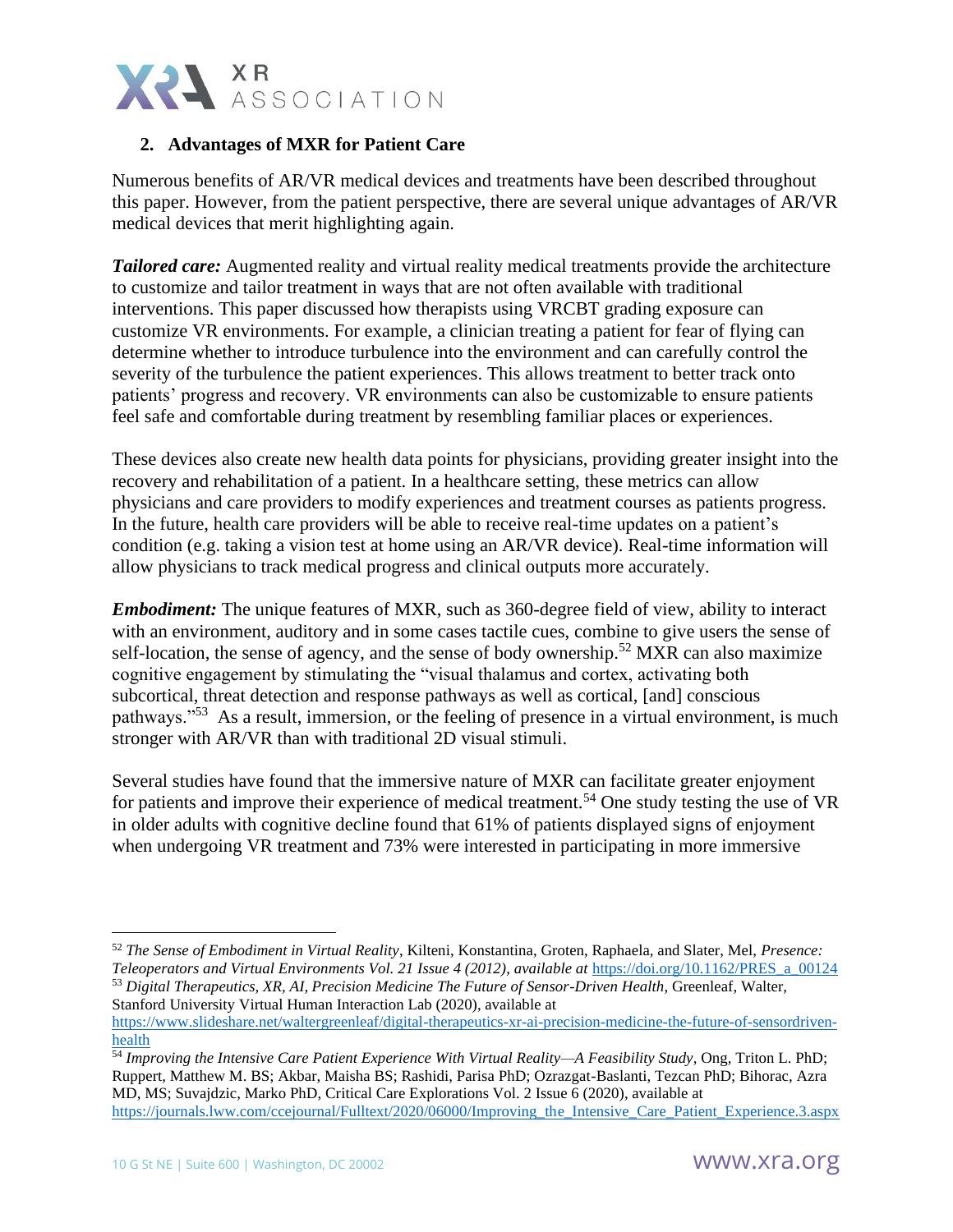

treatments.<sup>55</sup> Patients' enjoyment of the embodiment sensation indicates that MXR may help patients stick to their treatment courses and could be a factor for why MXR therapies are, in some cases, more impactful than other standard interventions. One meta-analysis examining why XR therapies are effective suggests that greater research should be done to better understand the correlation between embodiment in VR, enjoyment, and patient outcomes.<sup>56</sup>

*Accessibility and convenience:* The Covid-19 pandemic ignited an acceleration of telemedicine and MXR has the potential to greatly increase access to health care. Several studies referenced in this paper highlight the ability for physicians and clinicians to remotely treat their patients via virtual reality. One study even demonstrated success in treating multiple patients through one simultaneous VR experience. MXR can also facilitate more immediate care because patients can access therapeutic content whenever they need.<sup>57</sup>

A 2021 study by GoodRx Research found that more than 80% of counties in the U.S. do not have access to the medical services necessary to maintain the health of their community.<sup>58</sup> Many factors can limit access to healthcare including mobility impairments, lack of access to public transportation, caregiving responsibilities, and job commitments. These challenges make expansion and advancement of remote treatment a top priority.

The ability to provide treatment remotely can help reduce transportation and wait times for patients. For example, using an at-home vision test via XR, patients could avoid an unnecessary and potentially time-consuming visit to the doctor's office. These unique attributes of AR/VR technology can allow patients to receive care even when they do not live in close proximity to specialists or in areas where there are physician shortages. This is especially advantageous for rural communities which are often underserved and have difficulty accessing traditional models of health care.

### **3. Challenges of MXR**

As with any new and emerging technologies, there can be engineering and policy challenges that must be overcome to optimize their potential and ensure safety. MXR devices are no different. In this section we will outline some of the regulatory and logistical challenges the FDA should consider when studying MXR devices.

[https://mattchoward.files.wordpress.com/2015/04/howard\\_chb\\_2017.pdf](https://mattchoward.files.wordpress.com/2015/04/howard_chb_2017.pdf)

<sup>57</sup> *Digital Therapeutics, XR, AI, Precision Medicine The Future of Sensor-Driven Health*, Greenleaf, Walter, Stanford University Virtual Human Interaction Lab (2020), available at

<sup>55</sup> *Older Adults With Cognitive and/or Physical Impairments Can Benefit From Immersive Virtual Reality Experiences: A Feasibility Study*, Appel Lora, Appel Eva, Bogler Orly, Wiseman Micaela, Cohen Leedan, Ein Natalie, Abrams Howard B., Campos Jennifer L., Frontiers in Medicine Vol. 6 (2020), available at <https://www.frontiersin.org/article/10.3389/fmed.2019.00329>

<sup>56</sup> *A meta-analysis and systematic literature review of virtual reality rehabilitation programs*, Howard, Matt C, Computers in Human Behavior Vol. 70 (2017), available at

[https://www.slideshare.net/waltergreenleaf/digital-therapeutics-xr-ai-precision-medicine-the-future-of-sensordriven](https://www.slideshare.net/waltergreenleaf/digital-therapeutics-xr-ai-precision-medicine-the-future-of-sensordriven-health)[health](https://www.slideshare.net/waltergreenleaf/digital-therapeutics-xr-ai-precision-medicine-the-future-of-sensordriven-health)

<sup>58</sup> *Mapping Healthcare Deserts: 80% of the Country Lacks Adequate Access to Healthcare*, Nguyen, Amanda PhD, GoodRx Health (2021), available at [https://www.goodrx.com/healthcare-access/research/healthcare-deserts-80](https://www.goodrx.com/healthcare-access/research/healthcare-deserts-80-percent-of-country-lacks-adequate-healthcare-access) [percent-of-country-lacks-adequate-healthcare-access](https://www.goodrx.com/healthcare-access/research/healthcare-deserts-80-percent-of-country-lacks-adequate-healthcare-access)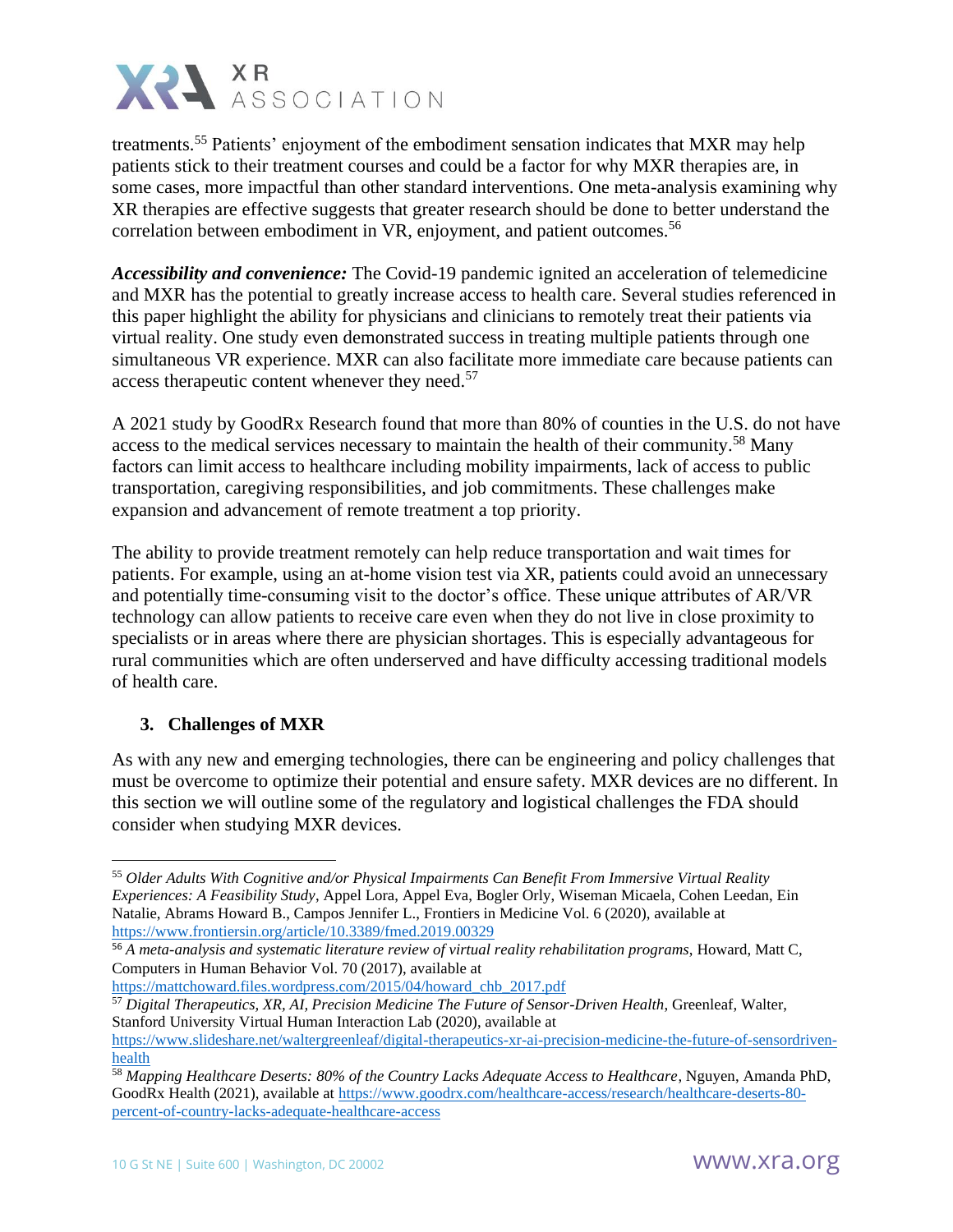

*Research:* Research into the health care applications of AR/VR medical devices is still relatively nascent, despite rising interest. Although there is a growing body of work examining VR devices, many of which are referenced in this report, there are significant research gaps regarding the health care applications for AR devices. While these devices are often lumped together, it is important to recognize that VR and AR devices can have different health care uses and facilitate different patient experiences.

Across many health care applications, MXR is often used as a supplement to traditional interventions and not as a standalone treatment. Further research should be conducted into AR/VR medical devices as the sole or main intervention for patients. Another challenge is that existing studies often include relatively small sample sizes. Larger samples and more diverse subjects will be needed in future clinical studies to fully ascertain the effectiveness of these technologies in a medical setting.

Another important area that merits further research is the effect of MXR devices on children. Several of the studies referenced in this report examined MXR therapies, such as pain management, for young patients. Industry, researchers, and regulators should be leveraging these existing studies to get answers to questions around how XR impacts children's physical and mental development.

*Cost:* Over the past several years the costs of AR/VR devices has considerably decreased, but the devices may still be out of reach for lower income patients. Additionally, many MXR software programs may not be covered by insurance. Reducing the cost of MXR is important for increasing access. Representatives Mike Thompson (D-CA) and David McKinley (R-WV) and Senators Jeanne Shaheen (D-NH) and Shelly Moore Capito (R-WV), have introduced legislation which would extend Medicare coverage for prescription digital therapeutics, including MXR.<sup>59</sup> By expanding Medicare coverage, the cost burden of MXR would be significantly reduced so more patients, especially the elderly, would have access to these cutting-edge treatments.<sup>60</sup> Appropriately, this legislation would only require FDA regulation of prescription digital therapeutics if medical treatment is the main intent for the product's use.

*Training:* AR/VR medical devices are part of an ecosystem of emerging technologies that are advancing rapidly, often faster than educational programs can keep up. It is essential to ensure that health care providers are properly trained in not only how to use the technology, but also how best to apply it to meet the needs of their patients. Increasing and facilitating access to training with MXR should be a priority for the healthcare sector. It will also be important to identify best practices for training and educating patients.

<sup>59</sup> *XR ASSOCIATION ENDORSES LEGISLATION TO EXTEND MEDICARE COVERAGE TO XR-BASED TREATMENTS*, XR Association (2022), available at [https://xra.org/xr-association-endorses-prescription-digital](https://xra.org/xr-association-endorses-prescription-digital-therapeutics-act-of-2022/)[therapeutics-act-of-2022/](https://xra.org/xr-association-endorses-prescription-digital-therapeutics-act-of-2022/)

<sup>60</sup> *Thompson Introduces Bipartisan, Bicameral Bill to Ensure Access to Prescription Digital Therapeutics,* Office of Rep. Mike Thompson (2022), available at [https://mikethompson.house.gov/newsroom/press-releases/thompson](https://mikethompson.house.gov/newsroom/press-releases/thompson-introduces-bipartisan-bicameral-bill-to-ensure-access-to)[introduces-bipartisan-bicameral-bill-to-ensure-access-to](https://mikethompson.house.gov/newsroom/press-releases/thompson-introduces-bipartisan-bicameral-bill-to-ensure-access-to)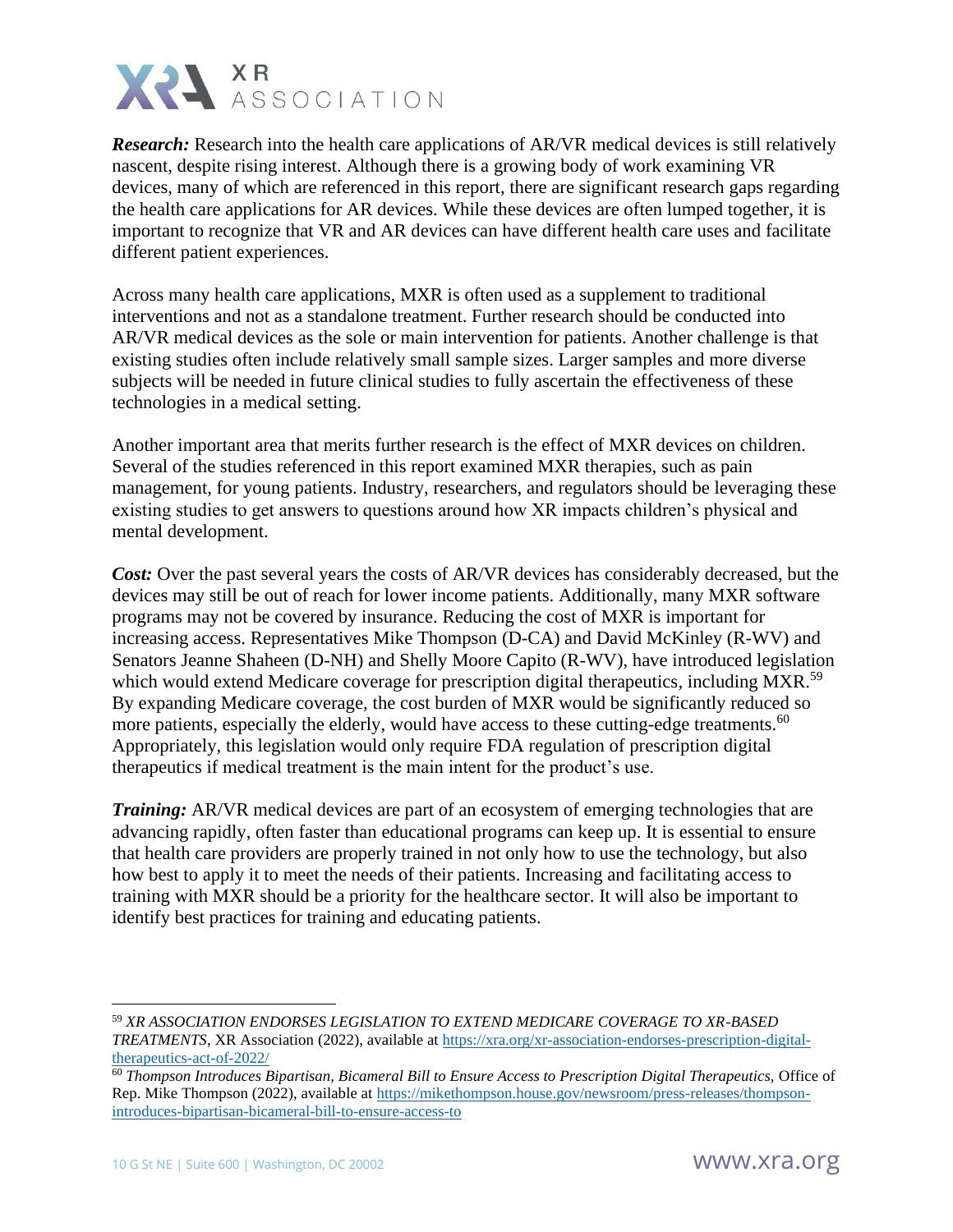

*Data security:* Increasing reliance on digital therapeutics such as MXR will increase the amount of patient data that will need to be protected. The FDA has already established that this is a priority area for regulators and the health care industry.<sup>61</sup> Careful consideration will also be necessary for supporting health data portability to different platforms and health care providers.

*Ergonomics and form factor:* Special consideration should be given to the comfort of AR/VR devices when being used in a health care setting. It is important that AR/VR medical devices should be accessible to all patients, regardless of physical ability. The XR Association has worked with industry partners, disability advocacy groups, and members of the disabled community to establish best practices for inclusive design that enable use of XR by everyone.<sup>62</sup>

Manufacturers of VR and AR head-mounted display (HMD) systems have made significant advancements in recent years to reduce and/or better distribute the weight of the devices and increase the comfort of the user. The ergonomics of AR/VR devices are extremely important when looking to treat special populations such as the elderly or individuals with memory loss who may not understand or like the sensation of having a device over their face. Technological innovations will continue to improve the form factor of AR/VR medical devices which will help facilitate their use for a wider array of patients.

Another area where XR technology has shown great improvement in recent years is reducing the sensation of visually induced motion sickness (VIMS). VIMS can be triggered by visual/vestibular conflict which arises when a VR user is physically stationary but is moving in a virtual environment.<sup>63</sup> Feelings of nausea could be detrimental to the use of AR/VR therapies and is an area of ongoing research and development within the XR industry.

*Content:* Certain patient populations may struggle with standard XR content. For example, MyndVR, which focuses on senior communities, has specially curated content that is more calming and comforting to older populations than your average immersive experience. Anecdotally, seniors tend to respond better to natural, real-world content than content that resembles fantasy. It is also important that XR treatment for seniors takes into account camera motion, camera height, pacing of video and audio, font size, and music selection as some modifications may be necessary to support elderly patients.<sup>64</sup>

*High-speed internet:* Lack of access to 5G networks continues to be a barrier for widespread adoption of AR/VR medical devices. High-performance broadband is essential to the successful use of AR/VR medical devices. Unreliable internet access could disrupt patient treatment and inhibit or negatively impact care. Lack of high-speed internet also restricts the ability to use these

<sup>&</sup>lt;sup>61</sup> Cybersecurity, Food and Drug Administration, available at [https://www.fda.gov/medical-devices/digital-health](https://www.fda.gov/medical-devices/digital-health-center-excellence/cybersecurity#workshops)[center-excellence/cybersecurity#workshops](https://www.fda.gov/medical-devices/digital-health-center-excellence/cybersecurity#workshops)

<sup>62</sup> *XRA'S DEVELOPERS GUIDE, CHAPTER THREE: Accessibility & Inclusive Design in Immersive Experiences*, XR Association (2020), available at [https://xra.org/wp-content/uploads/2020/10/XRA\\_Developers-Guide\\_Chapter-](https://xra.org/wp-content/uploads/2020/10/XRA_Developers-Guide_Chapter-3_Web_v3.pdf)[3\\_Web\\_v3.pdf](https://xra.org/wp-content/uploads/2020/10/XRA_Developers-Guide_Chapter-3_Web_v3.pdf)

<sup>63</sup> *Utilizing Accurate Terminology to Describe Symptoms that May Arise from the Use of Extended Reality Equipment*, XR Association, available at<https://xra.org/research/visually-induced-motion-sickness/>

<sup>64</sup> *Interview*, Miranda Lutz, Director of Public Policy, XRA; Chris Brickler, CEO and Co-Founder, MyndVR; Ted Werth, CFO MyndVR, (June 8th, 2022)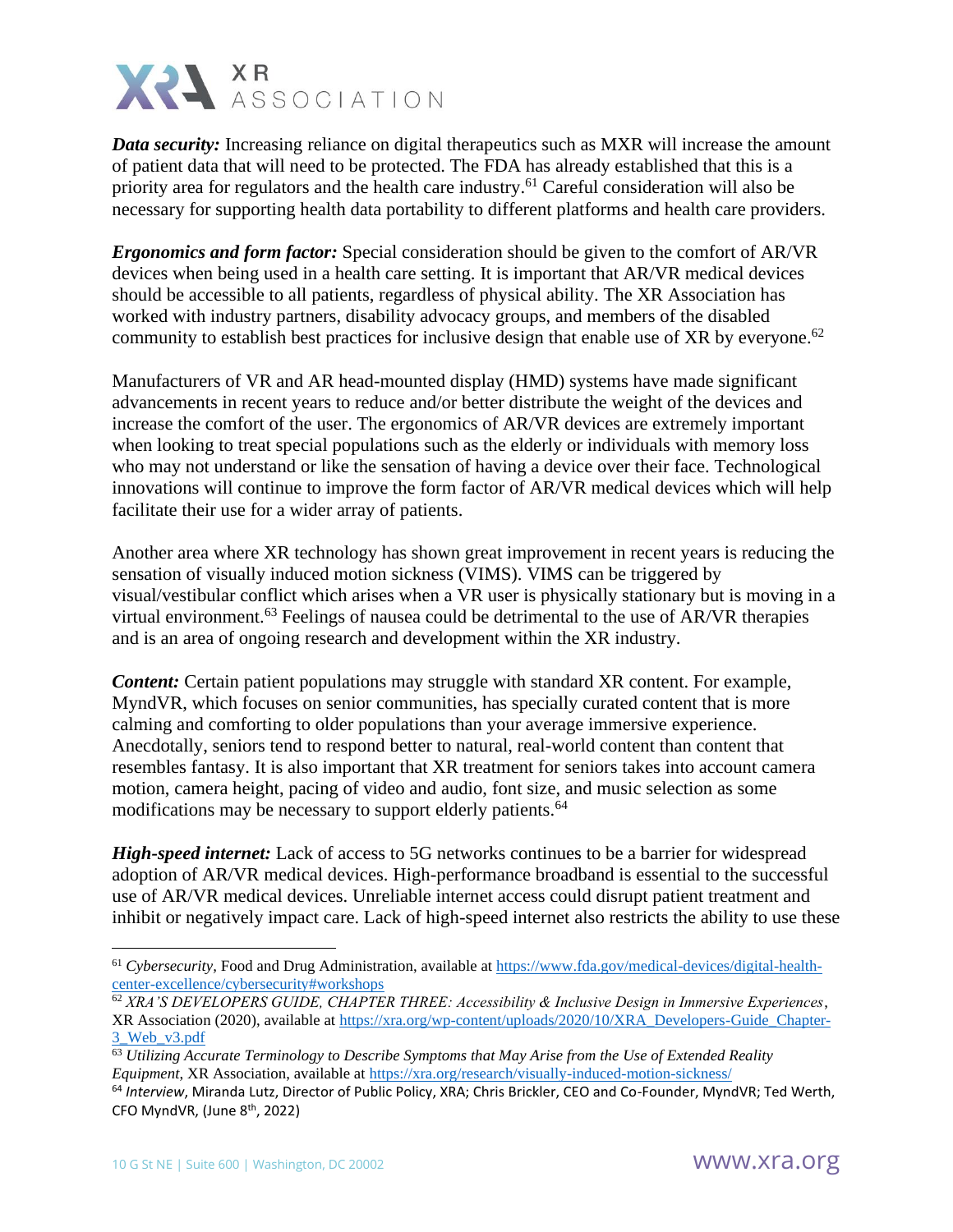

devices where they are needed most – in rural medical deserts where healthcare options are limited.

## **4. Considerations for regulation of MXR Devices**

As stakeholders look to establish best practices for a regulatory framework, it is important to recognize that many of the AR/VR devices used in health care settings are manufactured as general purpose devices and are not intended to be medical devices. Headset manufacturers often cannot predict all the ways their devices will be used and how certain software programs may impact functionality. Furthermore, many companies in the XR industry will be unfamiliar with FDA regulations which could ignite risks of unintentional regulatory violations. The intended purpose of XR devices and software should be an important factor in the FDA's work on MXR. There are many general health and wellness devices and software on the market that are not intended to be used for medical treatments and should not require regulatory supervision. Regulators should consider the differences between general purpose HMDs and software programs and those that are specifically developed for medical interventions. For this reason, fora that bring together different perspectives from the technology and medical industries are especially important.

That said, MXR devices that are developed specifically for use in patient treatment should meet high safety standards. But technology advances rapidly, often faster than FDA approvals can allow. These dynamics underscore the importance of a regulatory approval process that validates safety and effectiveness and also takes into account the unique nature of MXR as cutting-edge technology which will undergo more frequent updates compared to traditional medical devices.

XRA is supportive of collaborative efforts like the Center for Medical Innovations in Extended Reality (MIXR) which will help to identify the pain points of bringing AR/VR devices to market, such as needing to seek regulatory approval for every MXR device for each procedure. MIXR will develop scientifically based recommendations for streamlined and standardized regulatory requirements that allow patients to receive innovative treatments faster and more effectively.<sup>65</sup> MIXR and other multi-disciplinary collaborative initiatives that are bringing together academic researchers, government agencies, and industry experts are essential to identifying a balanced approach to regulation that fosters innovation, protects patient safety, and allows for streamlined access to AR/VR-based care.

### **5. Conclusion**

The available body of evidence demonstrates the vast benefits of AR/VR medical devices across a wide array of patient treatments. We believe that MXR will be an integral part of the future of health care and we encourage greater research in this area. Multi-disciplinary collaboration will be essential to unlocking the potential of these emerging technologies. It is imperative that the private sector, academia, patient groups, civil society, and the government work in lockstep to

<sup>65</sup> *New Center Brings Virtual Reality Research Into Focus*, University of Maryland (2022), available at [New Center](https://www.umaryland.edu/news/archived-news/may-2022/new-center-brings-virtual-reality-research-into-focus.php)  [Brings Virtual Reality Research Into Focus -](https://www.umaryland.edu/news/archived-news/may-2022/new-center-brings-virtual-reality-research-into-focus.php) UMB News (umaryland.edu)